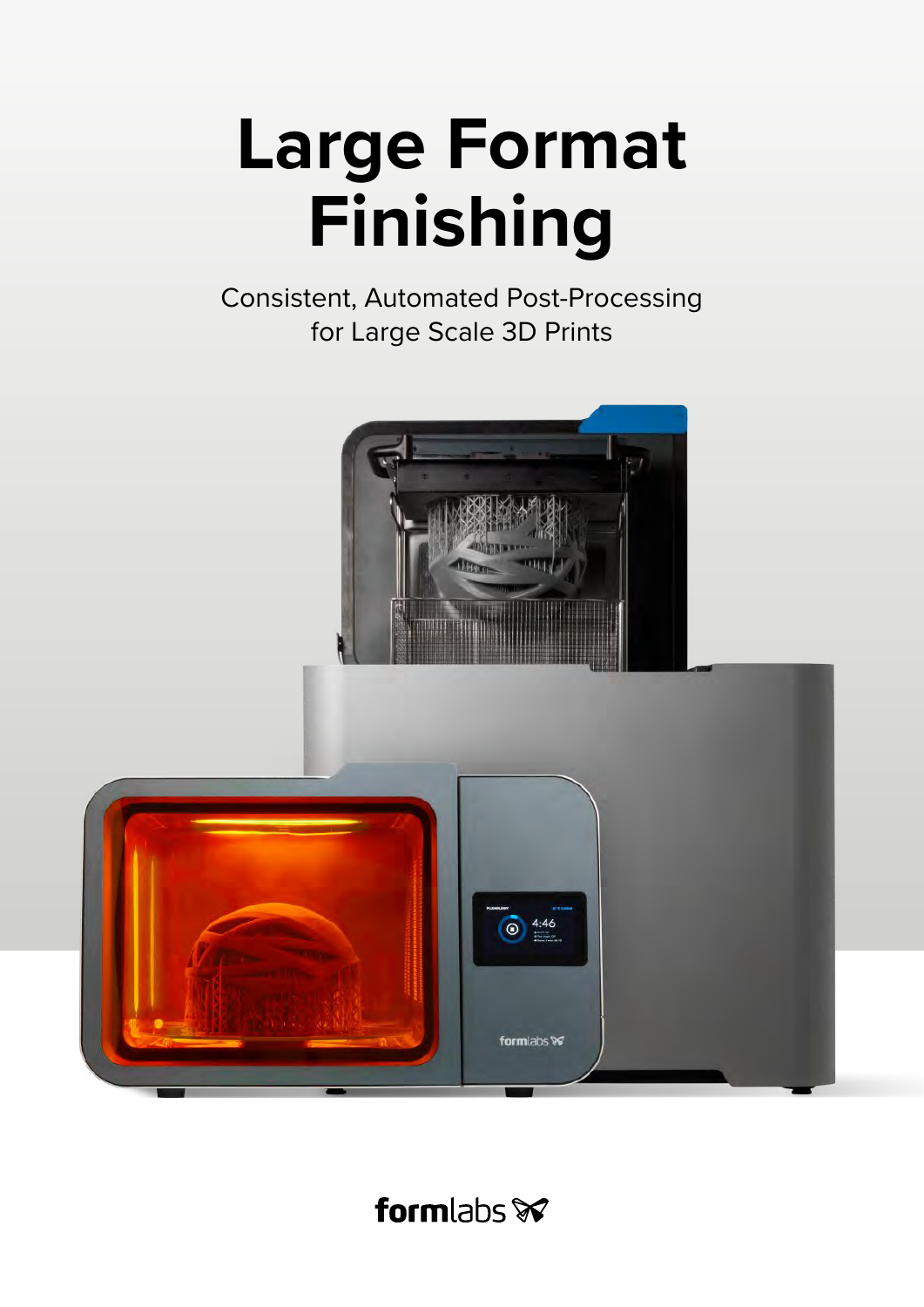

Formlabs is known for designing end-to-end additive workflows you'll be excited to use. From setting up your print to postprocessing your part, our suite of products streamlines the 3D printing workflow to produce ready-to-use parts with minimal intervention. The Form 3L and Form 3BL ecosystem bring this experience to large format 3D printing.

This document will guide you through the different post-processing options for the Form 3L and Form 3BL to help make your large format 3D printing workflow as efficient as possible.



Design your model in the CAD software of your choice and import an STL or OBJ file into our PreForm print preparation software.



Print your parts on a Form 3L or Form 3BL 3D printer.

### **DESIGN PRINT POST-PROCESS**



Wash and post-cure your parts with our post-processing solutions and easily tear away any supports so your parts are ready for use.

### **Post-Processing Options for Form 3L and Form 3BL:**

All SLA printed parts require washing to remove residual resin and most benefit from post-curing to achieve peak material properties and dimensional accuracy.

- Use Form Wash L and Form Cure L for an automated solution for washing and post-curing full-size Form 3L and Form 3BL prints, or for batch processing of smaller prints.
- The Form 3L Finish Kit may be satisfactory for a manual solution for washing full-size Form 3L and Form 3BL prints.
- Form Wash and Form Cure may be satisfactory for an automated solution for washing and post-curing smaller Form 3L and Form 3BL prints.

To assist with removing parts from the build platform and detaching supports, each Form 3L and Form 3BL package includes:

- Build platform jig
- Drying tray
- Flexible scraper
- Tank tool
- **Scraper**
- Flush cutters
- Disposable nitrile gloves

Rinse bottle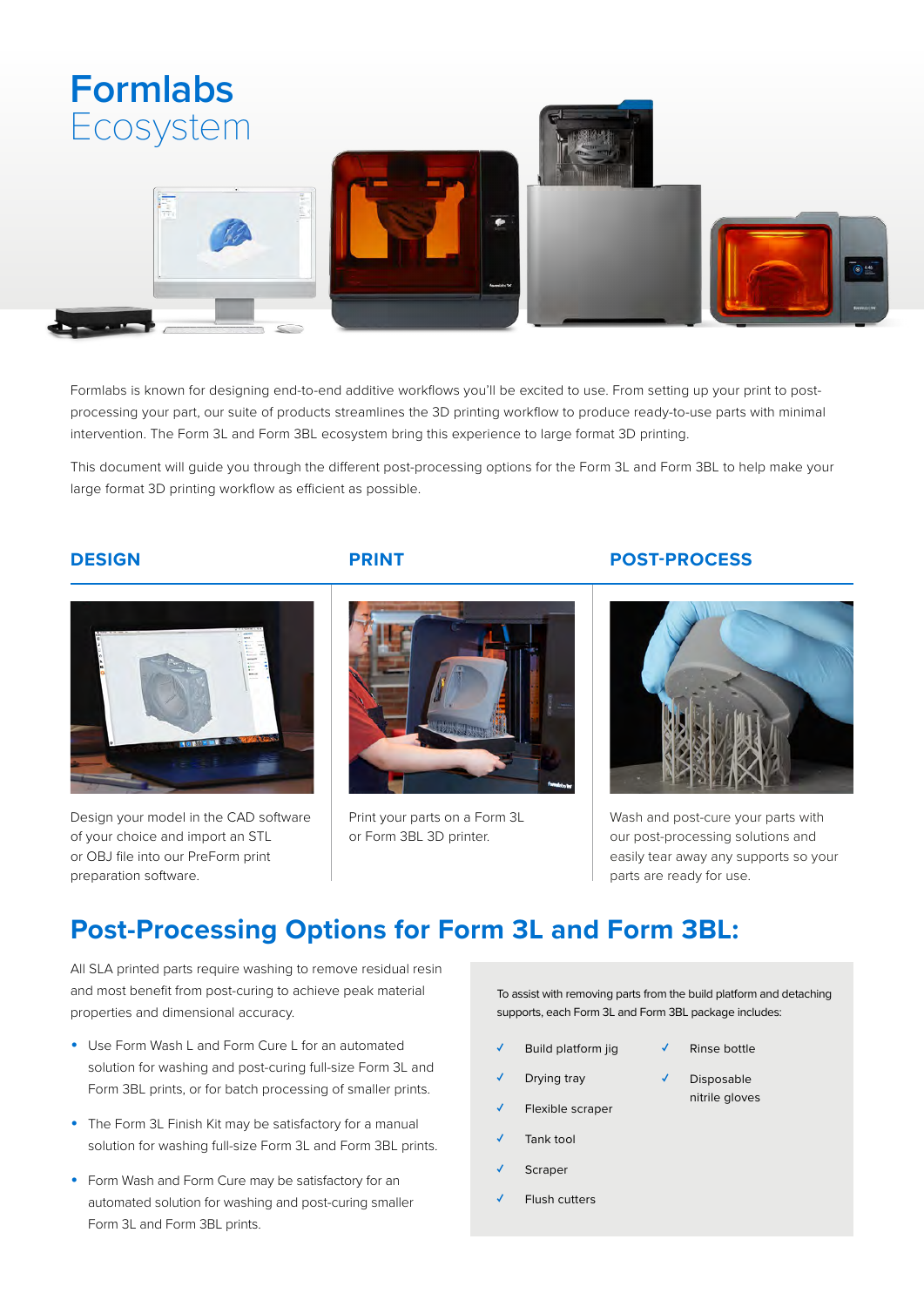## **Large Format** Automated Systems

Streamline your workflow and consistently produce clean, high-quality, accurate parts with our automated, large format postprocessing machines. Form Wash L and Form Cure L are ideal for washing and post-curing full-size Form 3L and Form 3BL prints, or for batch processing of smaller prints.



### **Form Wash** L **Form Cure** L

Form Wash L agitates solvent to remove residual resin from printed parts, leaving you with a smooth, clean, high-quality part every time. Form 3L and Form 3BL parts can be washed directly on the build platform, or removed and placed in the wash basket.

- Compatible with isopropyl alcohol (IPA) and tripropylene glycol methyl ether (TPM) wash solvents.
- The embedded solvent monitor automatically informs you when it's time to replace the solvent.
- Pre-programmed wash settings for each Formlabs material increases your efficiency and avoids oversoaked, warped prints.
- Maximum part size:  $13.2 \times 7.9 \times 11.8$  in  $(33.5 \times 20 \times 30$  cm).



Form Cure L brings parts to their peak mechanical properties and dimensional accuracy using heat, UV light, and consistent universal exposure. Once dry, parts can be transferred directly from the Form Wash L to the Form Cure L.

- Powerful heaters and LED modules, a reflective inner cavity, and a rotating glass turntable ensure a consistent, high-intensity cure.
- Pre-programmed cure settings for each Formlabs material increases your efficiency.
- Maximum part size: 13.2 × 7.9 × 11.8 in (33.5 × 20 × 30 cm).



The Form 3L Finish Kit helps keep your workspace clean and organized while putting the finishing touches on your large scale 3D printed parts. The Form 3L Finish Kit includes a largeformat rinse bucket for rinsing prints directly on the Form 3L build platform or removed and placed directly in the bucket. Form 3L Finish Kit is designed to meet OSHA standards for use with isopropyl alcohol (IPA), tripropylene glycol monomethyl ether (TPM), and some other solvents.